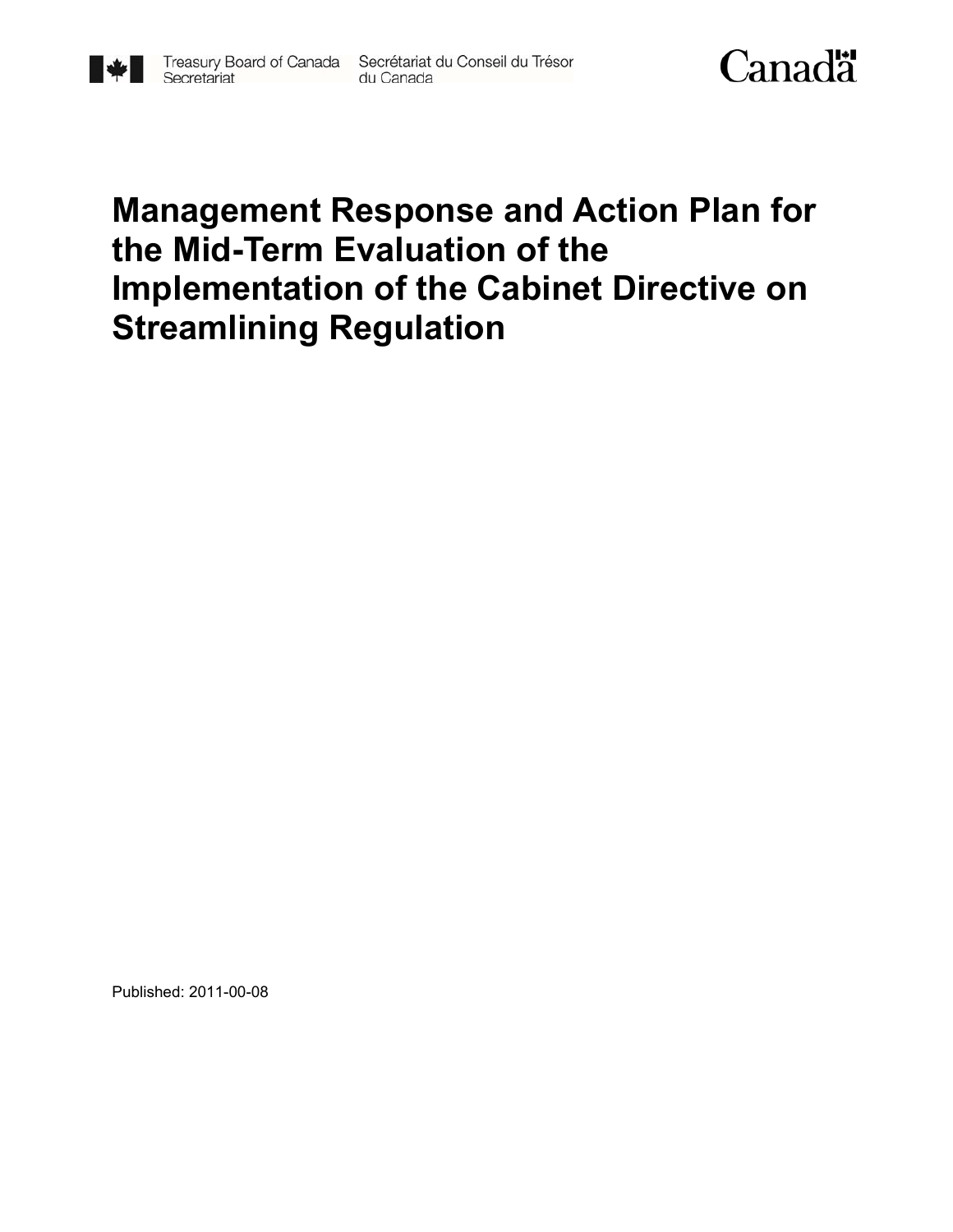© Her Majesty the Queen in Right of Canada, represented by the President of the Treasury Board, 2011

Published by Treasury Board of Canada, Secretariat 90 Elgin, Ottawa, Ontario, K1A 0R5, Canada

Catalogue Number: BT22-204/2011-1E-PDF ISBN: 978-0-660-25608-5

This document is available on the Government of Canada website, Canada.ca

This document is available in alternative formats upon request.

Aussi offert en français sous le titre : Réponse de la direction et plan d'action pour l'évaluation à mimandat de la mise en œuvre de la Directive du Cabinet sur la rationalisation de la réglementation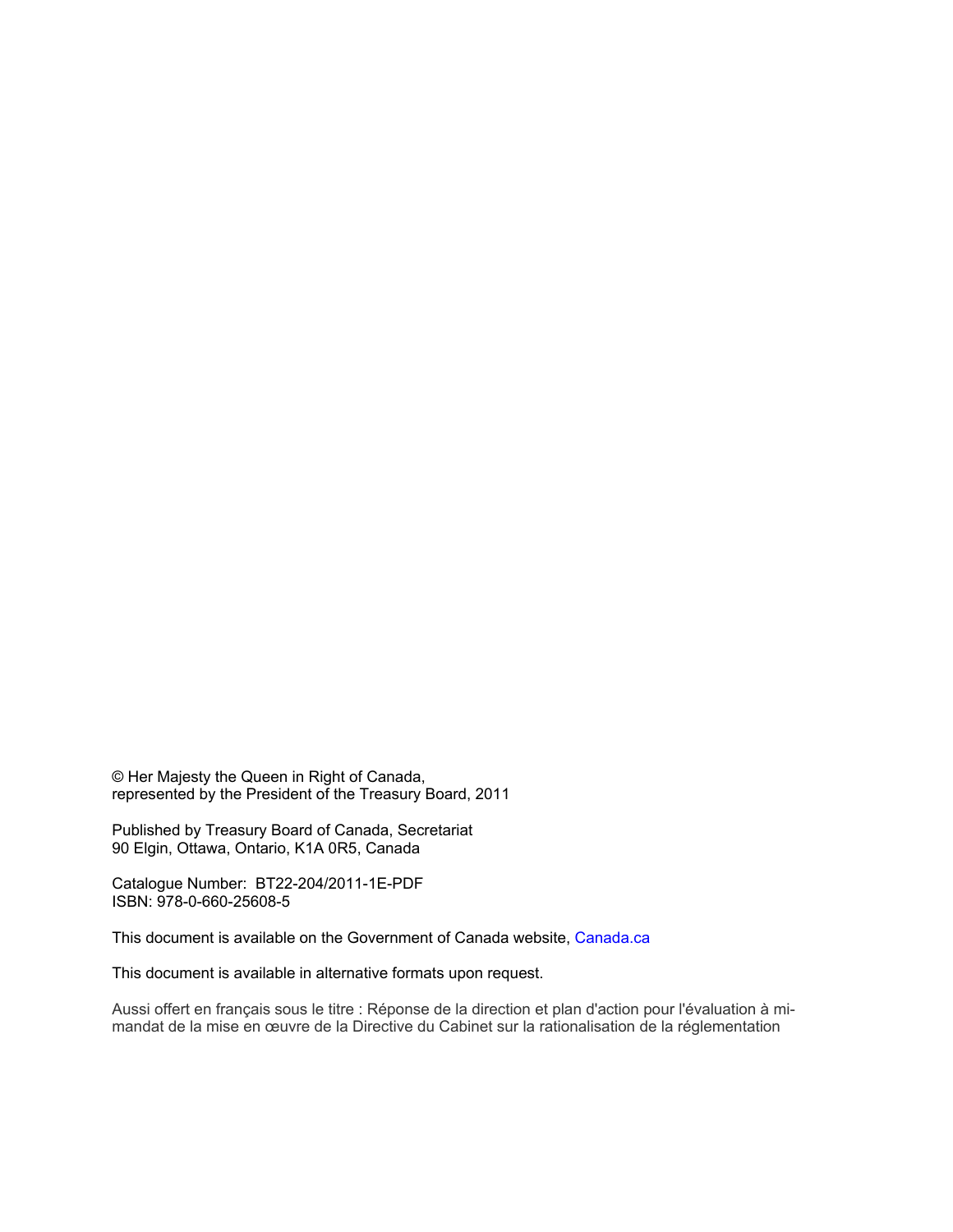## **Management Response**

The Treasury Board of Canada Secretariat's Regulatory Affairs Sector (TBS-RAS) would like to thank the TBS's Internal Audit and Evaluation Bureau of the Treasury Board of Canada Secretariat for their its oversight and guidance throughout the evaluation process. TBS-RAS welcomes the evaluation's findings and recommendations.

It should be noted that the mid-term evaluation does did not address the fact that the sunset date for funding allocated for CDSR implementation is expected to sunset at the end of fiscal year 2011–12, nor does did it consider future demands or potential implications arising from the federal government's recently established Red Tape Reduction Commission on Red Tape Reduction.

A five-year evaluation of the CDSR and TBS-RAS's contribution to its implementation is planned for next year.

## **Proposed Action Plan**

**Recommendation 1:** Address the remaining gaps in outputs, such as guidance on service standards. **Management Response:** Agree.

| <b>Management Action</b>                                                                                                                                                                                                                                                                                                                                                                                                                                                                                                                                                                                                                                                                                                                                                                                                                                                 | Completion<br>Date | <b>Office</b><br>of<br>Primary<br><b>Interest</b><br>(OPI) |
|--------------------------------------------------------------------------------------------------------------------------------------------------------------------------------------------------------------------------------------------------------------------------------------------------------------------------------------------------------------------------------------------------------------------------------------------------------------------------------------------------------------------------------------------------------------------------------------------------------------------------------------------------------------------------------------------------------------------------------------------------------------------------------------------------------------------------------------------------------------------------|--------------------|------------------------------------------------------------|
| The following actions have been taken and / or are being planned to<br>address recommendation 1:                                                                                                                                                                                                                                                                                                                                                                                                                                                                                                                                                                                                                                                                                                                                                                         |                    |                                                            |
| <b>Context:</b>                                                                                                                                                                                                                                                                                                                                                                                                                                                                                                                                                                                                                                                                                                                                                                                                                                                          |                    |                                                            |
| Under section 4.5 of the Cabinet Directive on Streamlining Regulation<br>(CDSR), departments and agencies are responsible for publishing service<br>standards, including timelines for approval processes set out in regulations,<br>setting transparent program objectives, and identifying requirements for<br>approval processes.                                                                                                                                                                                                                                                                                                                                                                                                                                                                                                                                     |                    |                                                            |
| In the second year of the CDSR implementation of the CDSR, the Treasury<br>Board of Canada Secretariat's (TBS's) Office of the Comptroller General<br>(OCG) was revising the Treasury Board Policy on Service Standards for<br><i>External Fees</i> while its TBS Service Sector was developing a new<br>definition of service standard. Accordingly, the TBS's Regulatory Affairs<br>Sector (TBS-RAS) decided to delay piloting its draft service standards<br>guide for regulatory initiatives. It was understood that the pilot would allow<br>TBS-RAS to assess the need for a service standards guide for regulatory<br>activities such as licensing, permitting, certification and other approvals. It<br>was also understood that such a guide could be integrated as an annex into<br>the overall Guideline on Service Standards prepared by the Service Sector. |                    |                                                            |
|                                                                                                                                                                                                                                                                                                                                                                                                                                                                                                                                                                                                                                                                                                                                                                                                                                                                          |                    |                                                            |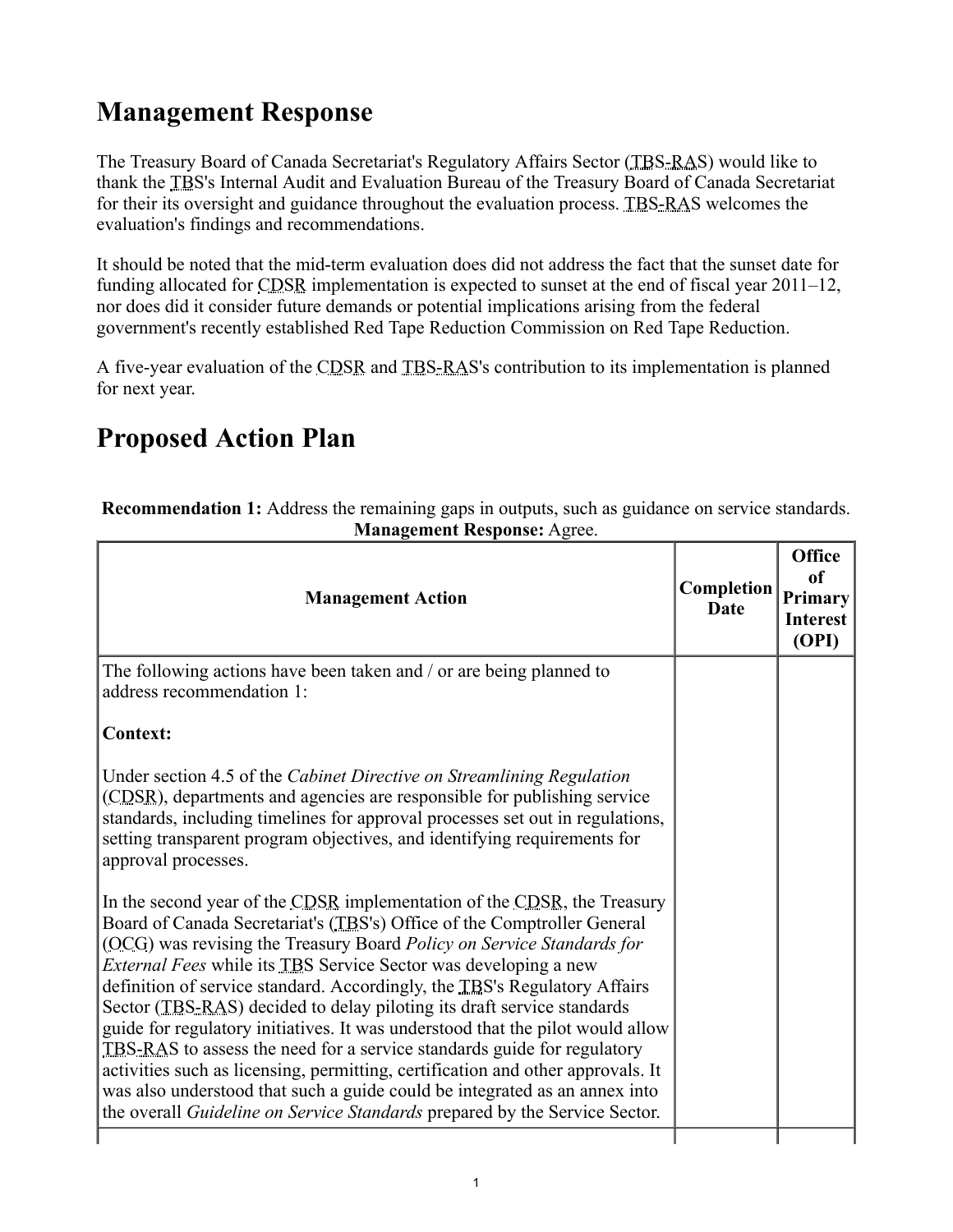| 1a. TBS-RAS solicited participation from seven high-volume regulatory<br>departments and agencies to pilot its draft service standards guide for<br>regulatory activities as part of the Regulatory Cooperation Plans (RCPs).        | March to<br>May 2010          | Policy<br>Division<br>of TBS-<br>RAS           |
|--------------------------------------------------------------------------------------------------------------------------------------------------------------------------------------------------------------------------------------|-------------------------------|------------------------------------------------|
| 1b. TBS-RAS consulted with the TBS's Service Sector and the OCG when<br>developing the service standards guide for regulatory initiatives. TBS-RAS<br>is currently piloting its draft service standards guide with at Health Canada. | June 2010<br>to March<br>2011 | Policy<br><b>Division</b><br>of TBS-<br>RAS    |
| 1c. TBS-RAS will finalize its service standards guide for regulatory<br>initiatives and will determine the need to publish the guide.                                                                                                | March 2011                    | Policy<br>Division<br>within<br>of TBS-<br>RAS |

**Recommendation 2:** Continue the current efforts to create pools of qualified cost-benefit analysts and regulatory experts to help ensure that departments and agencies have access to individuals with the appropriate level of expertise skills set.

**Management Response:** Partially agree.

٦

| <b>Management Action</b>                                                                                                                                                                                                                                                                                                                                                                                                                                                                                              | Completion<br><b>Date</b> | <b>Office</b><br>of<br>Primary<br><b>Interest</b><br>(OPI) |
|-----------------------------------------------------------------------------------------------------------------------------------------------------------------------------------------------------------------------------------------------------------------------------------------------------------------------------------------------------------------------------------------------------------------------------------------------------------------------------------------------------------------------|---------------------------|------------------------------------------------------------|
| <b>Context:</b>                                                                                                                                                                                                                                                                                                                                                                                                                                                                                                       |                           |                                                            |
| An external collective staffing process to recruit cost-benefit analysts<br>across Canada to join the federal government was ongoing at the time of<br>the evaluation in January 2010. This collective staffing responded to a<br>temporary need of selected regulatory departments and agencies. Nearly<br>60 applications were received, and a pool of 11 candidates qualified at the<br>EC-06 level was established in June 2010. As of December 2010, six<br>candidates remain available for future appointments. |                           |                                                            |
| Collective staffing alternative explored through Community of                                                                                                                                                                                                                                                                                                                                                                                                                                                         |                           |                                                            |
| <b>Practice</b> . In late August 2010, as part of the Community of Federal<br>Regulators (CER) Renewal Task Group, representatives from nine                                                                                                                                                                                                                                                                                                                                                                          |                           |                                                            |
| departments and agencies were asked if the CFR Secretariat should                                                                                                                                                                                                                                                                                                                                                                                                                                                     |                           |                                                            |
| conduct collective staffing processes to address capacity gaps in their<br>respective organizations. These departments and agencies indicated that                                                                                                                                                                                                                                                                                                                                                                    |                           |                                                            |
| they would prefer to use existing recruitment processes and job fairs                                                                                                                                                                                                                                                                                                                                                                                                                                                 |                           |                                                            |
| designed to meet specific functional community requirements (e.g., the                                                                                                                                                                                                                                                                                                                                                                                                                                                |                           |                                                            |
| Canadian Food Inspection Agency recruitment of veterinarians).<br>Furthermore, it should be noted that the utility of centrally-led staffing                                                                                                                                                                                                                                                                                                                                                                          |                           |                                                            |
| processes for the regulatory community is compromised by the fact that                                                                                                                                                                                                                                                                                                                                                                                                                                                |                           |                                                            |
| the regulatory community is spread over 17 main classifications. Most                                                                                                                                                                                                                                                                                                                                                                                                                                                 |                           |                                                            |
| regulatory functions are concentrated in the following classifications:<br>Engineering and Scientific Support (EG), Biological Science (BI),                                                                                                                                                                                                                                                                                                                                                                          |                           |                                                            |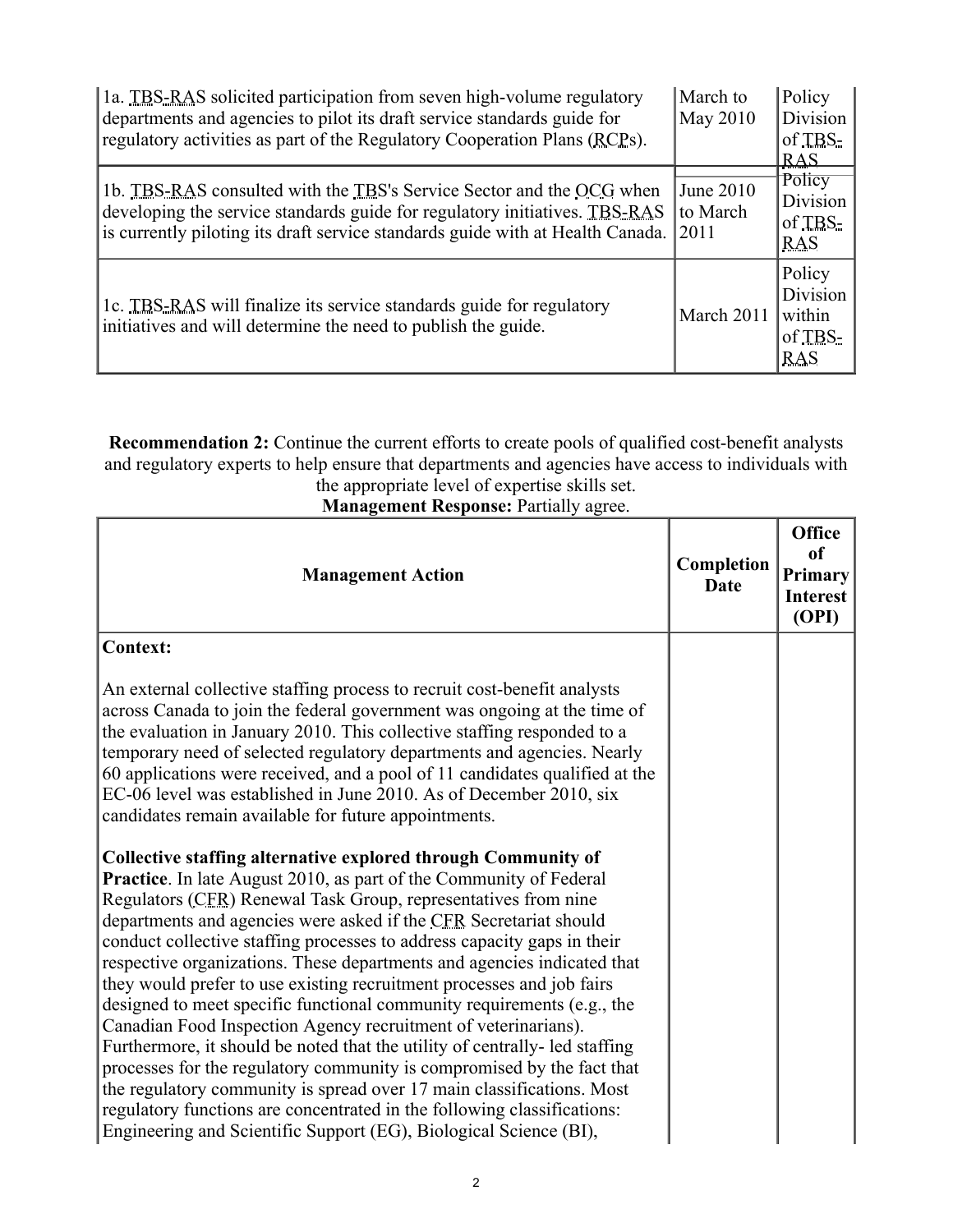| Technical Inspection (TI), Veterinary Medicine (VM), Economics and<br>Social Science Services (EC), Scientific Regulation (SG-SRE) and<br>Program Administration (PM).                                                                                                                                                                                                                                                                                                                    |                                              |                           |
|-------------------------------------------------------------------------------------------------------------------------------------------------------------------------------------------------------------------------------------------------------------------------------------------------------------------------------------------------------------------------------------------------------------------------------------------------------------------------------------------|----------------------------------------------|---------------------------|
| A pool of qualified cost-benefit analysts has been established to help<br>ensure that departments and agencies have access to individuals with the<br>appropriate level of expertise. No following follow-up actions are<br>anticipated to address recommendation 2. Looking into the future, it is<br>TBS-RAS's view that, in the future, departments and agencies will be in a<br>better position to recruit and retain qualified regulatory experts that meet<br>their specific needs. | Implemented division<br>in June 2010 of TBS- | <b>CORE</b><br><b>RAS</b> |

**Recommendation 3:** Establish an overall communication strategy for the CDSR. In particular, departments and agencies need to be made aware of TBS-RAS's products and services, as well as its partnering efforts, and research and /information information-sharing initiatives.

| <b>Management Response: Agree</b>                                                                                                                                                                                                                                                                                                                                                                                                                                                                                                                                                                                                                                                                                                                                                                                                                                                                                                                                                                                                                                                                                                                                                                                                                                                                                                                                                                                                                                                                                                                        |                           |                                                            |
|----------------------------------------------------------------------------------------------------------------------------------------------------------------------------------------------------------------------------------------------------------------------------------------------------------------------------------------------------------------------------------------------------------------------------------------------------------------------------------------------------------------------------------------------------------------------------------------------------------------------------------------------------------------------------------------------------------------------------------------------------------------------------------------------------------------------------------------------------------------------------------------------------------------------------------------------------------------------------------------------------------------------------------------------------------------------------------------------------------------------------------------------------------------------------------------------------------------------------------------------------------------------------------------------------------------------------------------------------------------------------------------------------------------------------------------------------------------------------------------------------------------------------------------------------------|---------------------------|------------------------------------------------------------|
| <b>Management Action</b>                                                                                                                                                                                                                                                                                                                                                                                                                                                                                                                                                                                                                                                                                                                                                                                                                                                                                                                                                                                                                                                                                                                                                                                                                                                                                                                                                                                                                                                                                                                                 | Completion<br><b>Date</b> | <b>Office</b><br>of<br>Primary<br><b>Interest</b><br>(OPI) |
| The following actions have been taken and / or are being planned to<br>address recommendation 3:<br><b>Context:</b>                                                                                                                                                                                                                                                                                                                                                                                                                                                                                                                                                                                                                                                                                                                                                                                                                                                                                                                                                                                                                                                                                                                                                                                                                                                                                                                                                                                                                                      |                           |                                                            |
| Departments or agencies who that seek assistance from TBS-RAS in order<br>to meet the rigorous analytical requirements for higher high-impact<br>proposals are likely to have higher awareness and satisfaction levels with<br>CORE the services offered by TBS-RAS's CORE division. Within During<br>the first two-and-half years following the CDSR implementation of the<br>CDSR, very few departments and agencies required RAS' the full range of<br>TBS-RAS products and services. This is largely because two out of three<br>regulatory proposals were deemed to have had low impacts on health,<br>safety, security, the environment, and the social and economic well-being<br>of Canadians. For such these low-impact proposals, the CDSR does not<br>require a cost-benefit analysis and a Performance Measurement and<br>Evaluation Plan. Not surprisingly, about approximately 85% of survey<br>respondents to this evaluation were not aware of TBS-RAS's products and<br>services. This low level of awareness is likely a function result of having<br>limited exposures to the CDSR, limited involvement with RAS' the full<br>range of TBS-RAS products and services, or both.<br>To date, at least 16 sessions related to the CDSR requirements, CDSR<br>implementation, and the development of policy guidance were presented<br>to countries of the Organisation for Economic Co-operation and<br>Development (OECD) and the European Union countries, the United<br>States, Mexico, China and the Netherlands. Within the federal |                           |                                                            |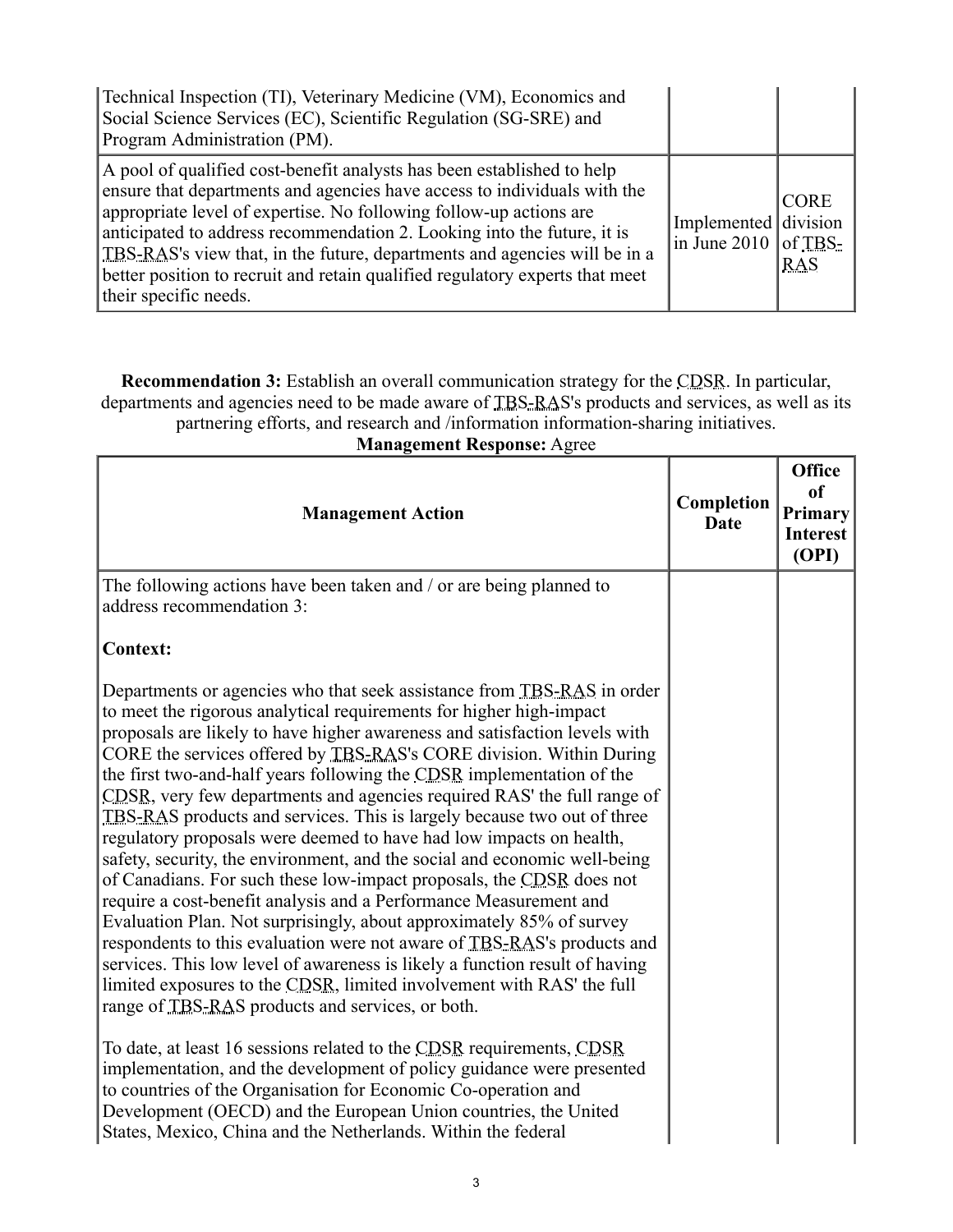| government, over 30 inter-departmental presentations related to the CDSR<br>were completed. In addition, five presentations to provinces and territories<br>were carried- out where TBS-RAS co-chairs the Federal-Provincial-<br>Territorial Committee on Regulatory Governance and Reform. Twelve<br>presentations to industry and / or academic forums were also completed.                                         |                                  |                                                              |
|-----------------------------------------------------------------------------------------------------------------------------------------------------------------------------------------------------------------------------------------------------------------------------------------------------------------------------------------------------------------------------------------------------------------------|----------------------------------|--------------------------------------------------------------|
| 3a. TBS-RAS's The Policy Division is developing an outreach strategy to<br>ensure that the CDSR requirements of the CDSR are well understood and<br>that the regulatory analysis continues to be based on evidence. TBS-RAS<br>will focus its outreach efforts by on conducting more workshops, and by<br>on increasing the awareness around of peer review or and coaching<br>services offered by the CORE division. | March 2011                       | Policy<br>and<br><b>CORE</b><br>divisions<br>of TBS-<br>RAS. |
| 3b. TBS-RAS will also work with the CFR to increase the understanding<br>of the CDSR and to disseminate best practices.                                                                                                                                                                                                                                                                                               | Implemented<br>and on-<br>going. | <b>CORE</b><br>division<br>of TBS-<br>RAS.                   |

**Recommendation 4:** Ensure that reporting requirements are met and ensure that departments and agencies include the level of additional resources (if any) that they have expended to meet CDSR the requirements of the CDSR. This Full reporting will provide a government-wide view picture of the CDSR resource needs.

**Management Response:** Partially agree.

| <b>Management Action</b>                                                                                                                                                                                                                                                                                                                                                                                                                                                                                                                                                                                                                                                                                                                                 | Completion<br>Date | <b>Office</b><br>of<br><b>Primary</b><br><b>Interest</b><br>(OPI) |
|----------------------------------------------------------------------------------------------------------------------------------------------------------------------------------------------------------------------------------------------------------------------------------------------------------------------------------------------------------------------------------------------------------------------------------------------------------------------------------------------------------------------------------------------------------------------------------------------------------------------------------------------------------------------------------------------------------------------------------------------------------|--------------------|-------------------------------------------------------------------|
| The following actions have been taken and / or are being planned to<br>address recommendation 4:                                                                                                                                                                                                                                                                                                                                                                                                                                                                                                                                                                                                                                                         |                    |                                                                   |
| <b>Context:</b>                                                                                                                                                                                                                                                                                                                                                                                                                                                                                                                                                                                                                                                                                                                                          |                    |                                                                   |
| In fiscal 2010–11, TBS-RAS's the Policy Division within RAS has<br>developed a self-assessment tool for seven high-volume regulatory<br>departments and agencies to identify existing gaps that may prevent them<br>from meeting the CDSR requirements of the CDSR. These organizations<br>account for approximately 75% of all regulatory proposals. High-volume<br>regulatory departments and agencies have been informed that the self-<br>assessment tool is not intended to be a report card. Rather, it is intended to<br>provide for RAS to obtain feedback from departments and agencies so that<br>TBS-RAS's CORE division can tailor its enabling activities through<br>CORE to align with areas of greatest risk and / or departmental needs. |                    |                                                                   |
| It is TBS-RAS's view that deputy ministers are accountable for complying<br>with CDSR requirements. To implement the CDSR, about approximately<br>\$2.2 M million was provided to 16 regulatory organizations to support<br>transition and to staff regulatory coordinators under the CDSR. Through                                                                                                                                                                                                                                                                                                                                                                                                                                                      |                    |                                                                   |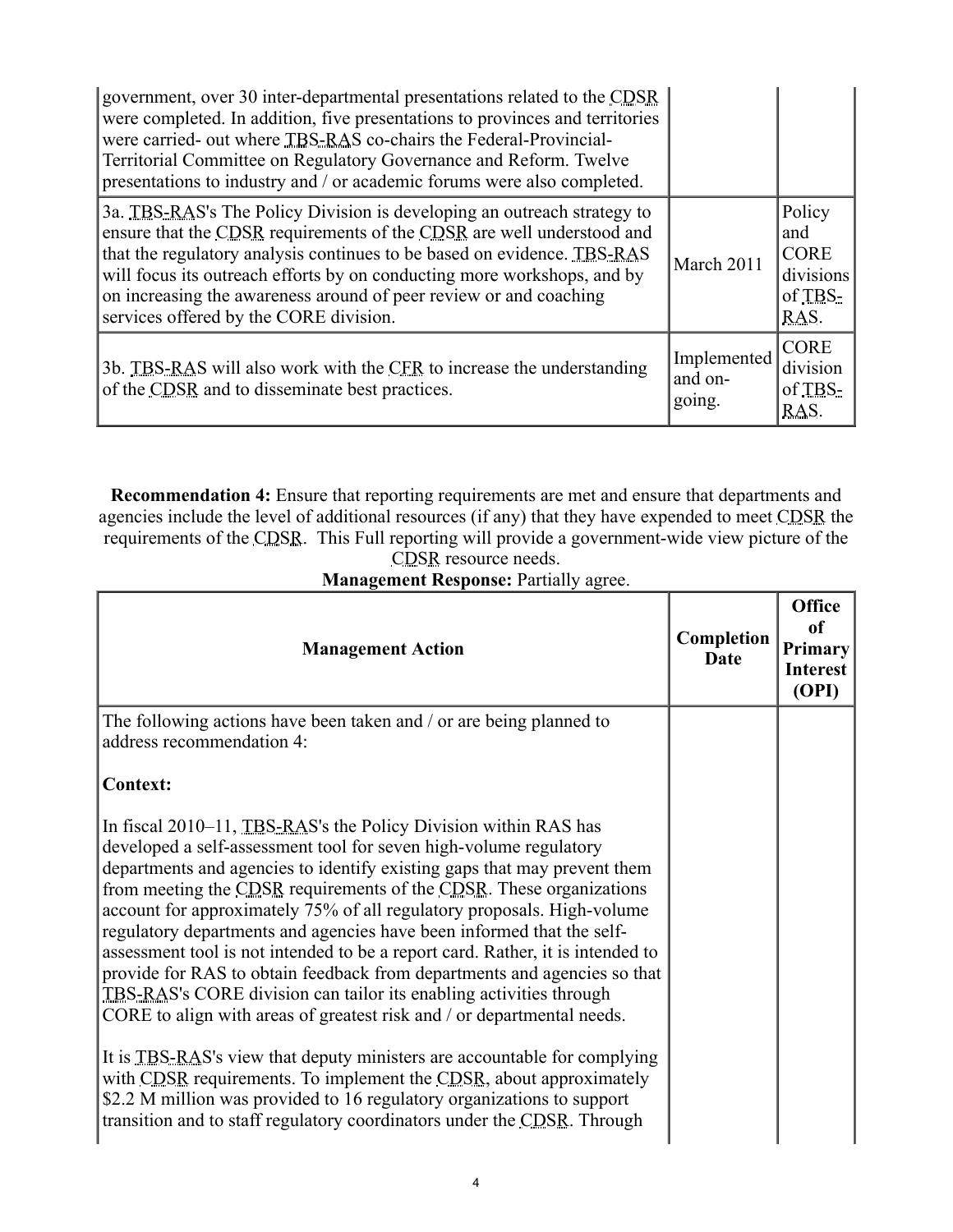| Using Regulatory Cooperation Plans (RCPs) and departmental / agency<br>self-assessment reports, TBS-RAS continues to monitor the shifting needs<br>of regulatory organizations as CDSR implementation reaches a greater<br>degree of maturity.                                                                                                                                                |                                          |                                                              |
|-----------------------------------------------------------------------------------------------------------------------------------------------------------------------------------------------------------------------------------------------------------------------------------------------------------------------------------------------------------------------------------------------|------------------------------------------|--------------------------------------------------------------|
| 4a. An analysis is being planned to look at the following aspects: related to<br>the level of compliance to the CDSR requirements: consultations, planning<br>for implementation, compliance and enforcement, cost-benefit analysis,<br>and performance measurement and evaluation                                                                                                            | March 2011                               | Policy<br>and<br><b>CORE</b><br>divisions<br>of TBS-<br>RAS. |
| 4b. TBS-RAS will continue to engage regulatory organizations at the<br>assistant deputy minister (ADM) level as part of the RCP process.                                                                                                                                                                                                                                                      | Annual<br>(May 2011)<br>and May<br>2012) | ADMO.                                                        |
| 4c. Since September 2010, high-volume regulatory departments and<br>agencies have been completing a monthly report to inform TBS-RAS if<br>funded projects are on track within the RCP context and about their level<br>of utilization of CORE services to meet priorities. In For 2010–11, TBS-<br>RAS located a total of \$878,000 and full-time equivalent FTE support for<br>57 projects. | Implemented<br>and on-<br>going.         | Policy<br>and<br><b>CORE</b><br>divisions<br>of TBS-<br>RAS. |

**Recommendation 5:** Complete departments' and agencies performance reports and communicate the results to ensure that departments and agencies receive the feedback needed.

| <b>Management Response: Agree</b>                                                                                                                                                                                                                                                                 |                                    |                                                            |
|---------------------------------------------------------------------------------------------------------------------------------------------------------------------------------------------------------------------------------------------------------------------------------------------------|------------------------------------|------------------------------------------------------------|
| <b>Management Action</b>                                                                                                                                                                                                                                                                          | Completion<br>Date                 | <b>Office</b><br>of<br>Primary<br><b>Interest</b><br>(OPI) |
| The following actions have been taken and / or are being planned to<br>address recommendation 5:                                                                                                                                                                                                  |                                    |                                                            |
| <b>Context:</b>                                                                                                                                                                                                                                                                                   |                                    |                                                            |
| At the time of the evaluation, performance data reports were available only<br>for the first two quarters of FY2009–10. Plans have been made to complete<br>performance reports going back to 2004, which to will allow for a<br>comparison of regulatory proposals approved pre- and post- CDSR. |                                    |                                                            |
| 5a. TBS-RAS continues to gather data for the remaining two quarters of<br>FY2009-10.                                                                                                                                                                                                              | March 2011                         | Policy<br>Division<br>of TBS-<br>RAS.                      |
| 5b. Performance reports for FY2010–11 and 2011–12 will be completed<br>within six months following the end of the fiscal year.                                                                                                                                                                    | October<br>$2011$ for<br>FY2010-11 | Policy<br>Division<br>within                               |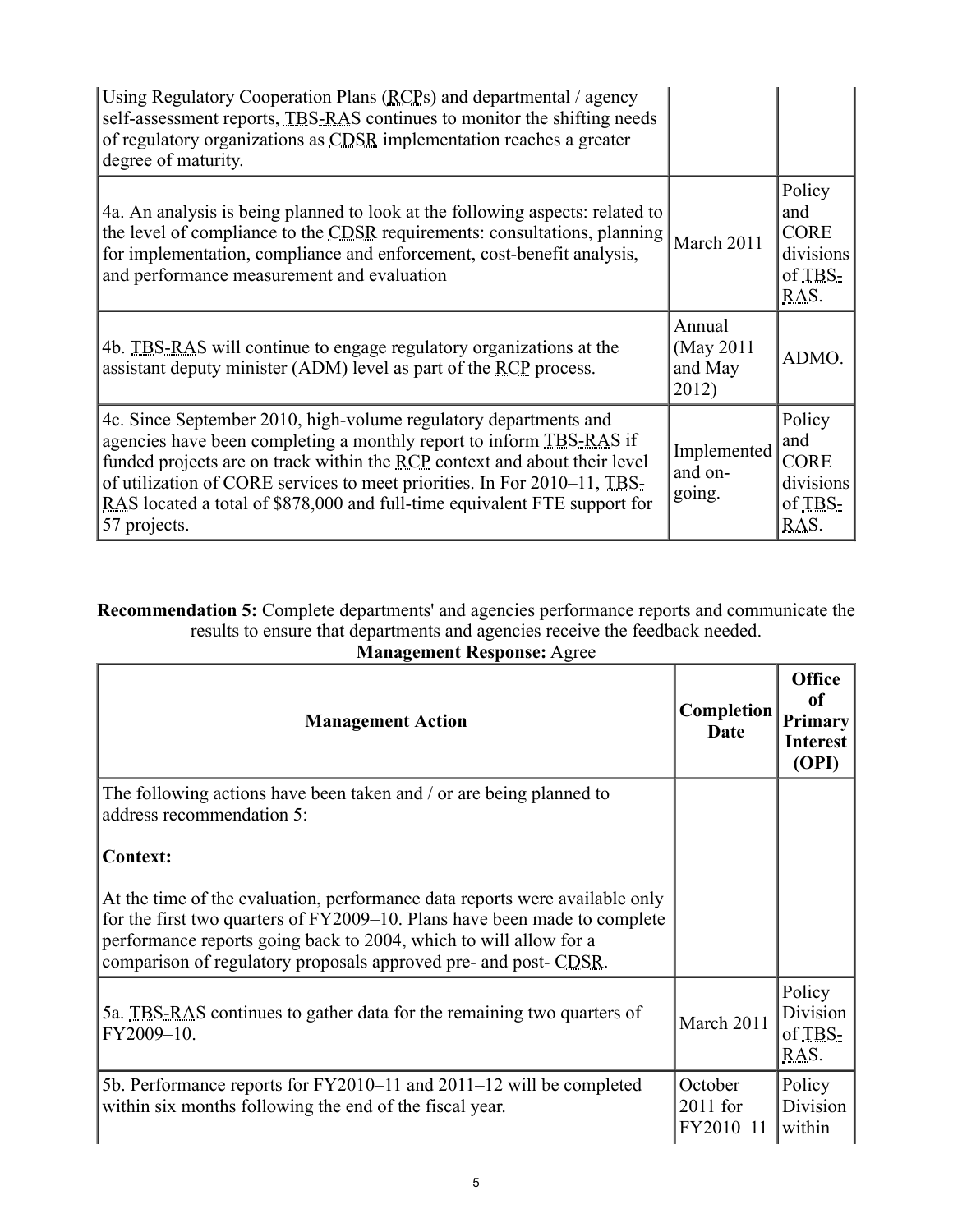|                                                                                                                                                                                                                                                                                                                                                                        | October<br>$2012$ for<br>FY2011-12 | of TBS-<br>RAS.                       |
|------------------------------------------------------------------------------------------------------------------------------------------------------------------------------------------------------------------------------------------------------------------------------------------------------------------------------------------------------------------------|------------------------------------|---------------------------------------|
| 5c. TBS-RAS will begin collecting performance data for FY 2004–05 to<br>2006–07, to which will allow for a comparison of regulatory proposals<br>approved pre-and post-CDSR.                                                                                                                                                                                           | June 2011                          | Policy<br>Division<br>of TBS-<br>RAS. |
| 5d. As part of RCPs, TBS-RAS continues to inform departments and<br>agencies of their performance using evidence gathered from several sources<br>of information, including monthly reports from high-volume regulatory<br>departments and agencies, self-assessment results, TBS-RAS compliance<br>analysis and RAS the internal Project Information Tracking System. | April 2011<br>and April<br>2012    | Policy<br>Division<br>of TBS-<br>RAS. |

**Recommendation 6:** Begin planning for the five five-year evaluation within the next six months to ensure that a performance measurement strategy is in place and that appropriate data is are being captured in an ongoing, systematic, and user-friendly manner to support the next evaluation. **Management Response:** Agree.

| <b>Management Action</b>                                                                                                                                                                                                                                                                                                                                                                                                                                                                                                                                                                                                                                                                                                                           | Completion<br><b>Date</b> | <b>Office</b><br>of<br>Primary<br><b>Interest</b><br>(OPI) |
|----------------------------------------------------------------------------------------------------------------------------------------------------------------------------------------------------------------------------------------------------------------------------------------------------------------------------------------------------------------------------------------------------------------------------------------------------------------------------------------------------------------------------------------------------------------------------------------------------------------------------------------------------------------------------------------------------------------------------------------------------|---------------------------|------------------------------------------------------------|
| The following actions are being planned to address recommendation 6:                                                                                                                                                                                                                                                                                                                                                                                                                                                                                                                                                                                                                                                                               |                           |                                                            |
| <b>Context:</b>                                                                                                                                                                                                                                                                                                                                                                                                                                                                                                                                                                                                                                                                                                                                    |                           |                                                            |
| In late fiscal of 2008–09, TBS-RAS developed a mid-term evaluation plan<br>in consultation with its key stakeholders in regulatory departments and<br>agencies, CER representatives and TBS's Internal Audit and Evaluation<br>Bureau. Eight interviews and two workshops were conducted. The first<br>workshop was used to validate the CDSR logic model, and the second<br>workshop was used to validate the CDSR Evaluation Matrix. Findings from<br>this the mid-term evaluation indicate that measuring the impact that the<br>implementation of the CDSR has had on industry as intermediate outcomes<br>will prove to be challenging. Accordingly, TBS-RAS will revise its current<br>logic model and its performance measurement strategy. |                           |                                                            |
| 6a. TBS-RAS will revise its logic model in consultation with TBS's the<br>Internal Audit and Evaluation Bureau.                                                                                                                                                                                                                                                                                                                                                                                                                                                                                                                                                                                                                                    | January<br>2011           | <b>CORE</b><br>division<br>of TBS-<br>RAS.                 |
| 6b. TBS-RAS will develop a performance measurement strategy that will<br>include the data collection approach.                                                                                                                                                                                                                                                                                                                                                                                                                                                                                                                                                                                                                                     | March 2011                | Policy<br>and<br><b>CORE</b><br>divisions                  |